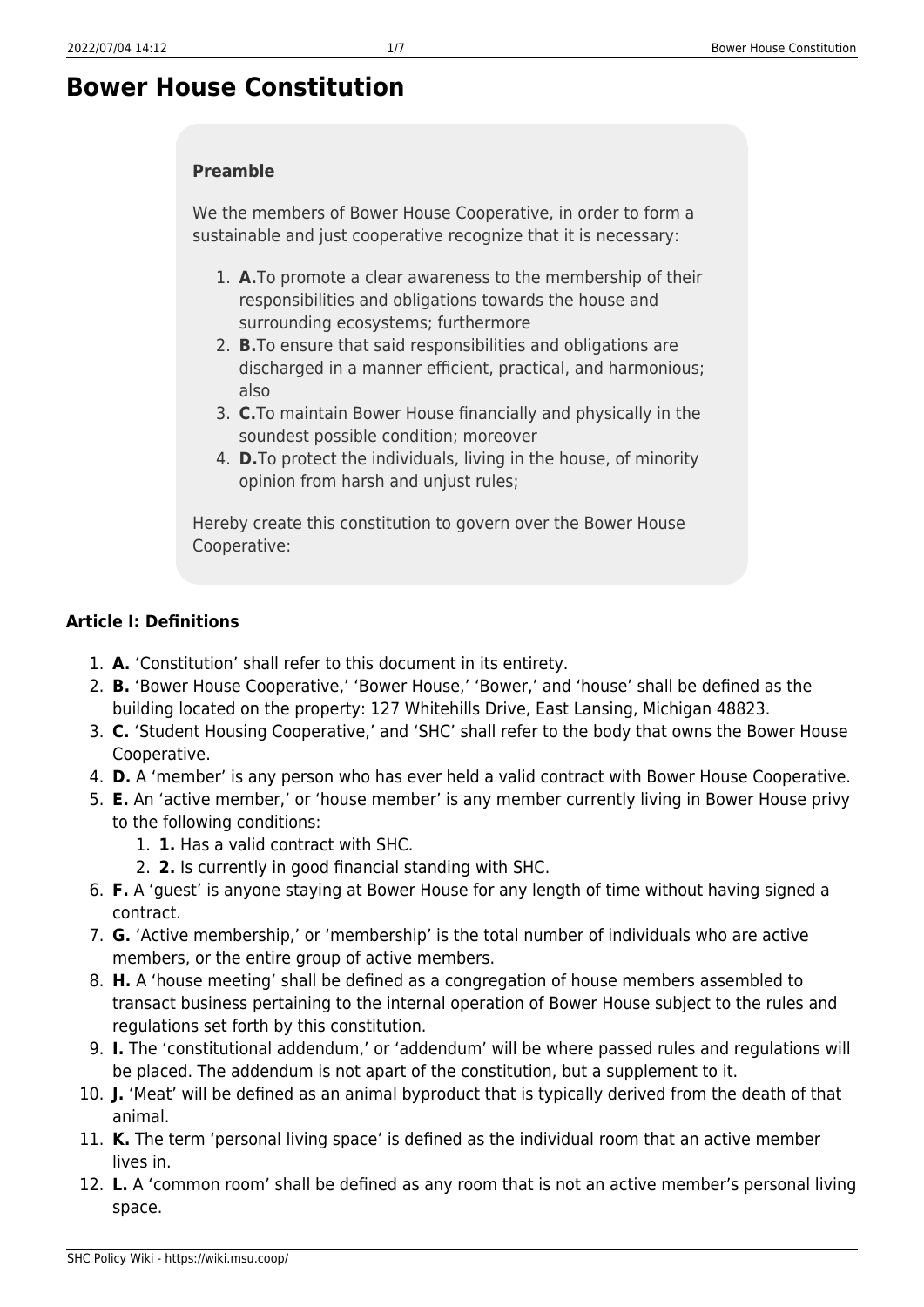13. **M.** An 'Ecosystem' is a synthesis of all flora, fauna, and biological processes that interact with and are affected by membership of Bower house.

### **Article II: Scope**

- 1. **A.** This constitution shall be subject to all laws and regulations set forth by the United States of America, the State of Michigan, and the City of East Lansing.
- 2. **B.** This constitution shall be subject to all rules and regulations set forth by the Michigan State University Student Housing Cooperative (MSU-SHC) and all of its respective governing bodies.
- 3. **C.** This constitution shall supersede and null all previous constitutions initiated by Bower House Cooperative.
- 4. **D.** This constitution shall supersede any rules or regulations that were implemented under its governance.
- 5. **E.** All rules and regulations made under the governance of this constitution shall be placed in the addendum section of this constitution upon the approval of the active members during a Regular House Meeting.

### **Article IV: Governance**

1. **A.** All rules and regulations imposed upon the members and guests of Bower House shall be adopted at house meetings or be stated within this constitution.

### **Article V: House Meetings**

- 1. **A.** A Regular House Meeting shall be a house meeting composed of the active membership subject to the following:
	- 1. **1.** Quorum shall consist of anyone who attends the meeting.
	- 2. **2.** Will be held on the first, third, and fifth (when applicable) Sundays of each month during the periods of time when Michigan State University classes are in session.
	- 3. **3.** A facilitator for a meeting shall be selected at the previous house meeting. In the event that no facilitator was selected at the previous house meeting, a vote of active members will determine the current meeting facilitator.
	- 4. **4.** The agenda for the meeting shall be distributed all house members a minimum of 48 hours prior to meeting time.
	- 5. **5.** Will have the ability to vote on any business that concerns Bower House.
	- 6. **6.** Decisions at a house meeting will pass by a majority vote, unless otherwise described in this constitution.
- 2. **B.** An Emergency House Meeting shall be a house meeting composed of active members subject to the following:
	- 1. **1.** A minimum of 48 hours notice will be given to all active members. When called, a brief agenda must be announced.
	- 2. **2.** Will have the ability to vote on any business that concerns the structural integrity of Bower House, legal issues, or SHC decisions.
	- 3. **3.** Shall not have the ability to implement new rules, regulations, or fines.
	- 4. **4.** All decisions made at an Emergency House Meeting shall be subject to review at the following Regular House Meeting.
	- 5. **5.** Can be called by any member of the house.
- 3. **C.** All house meetings are mandatory. If a member does not receive approval from the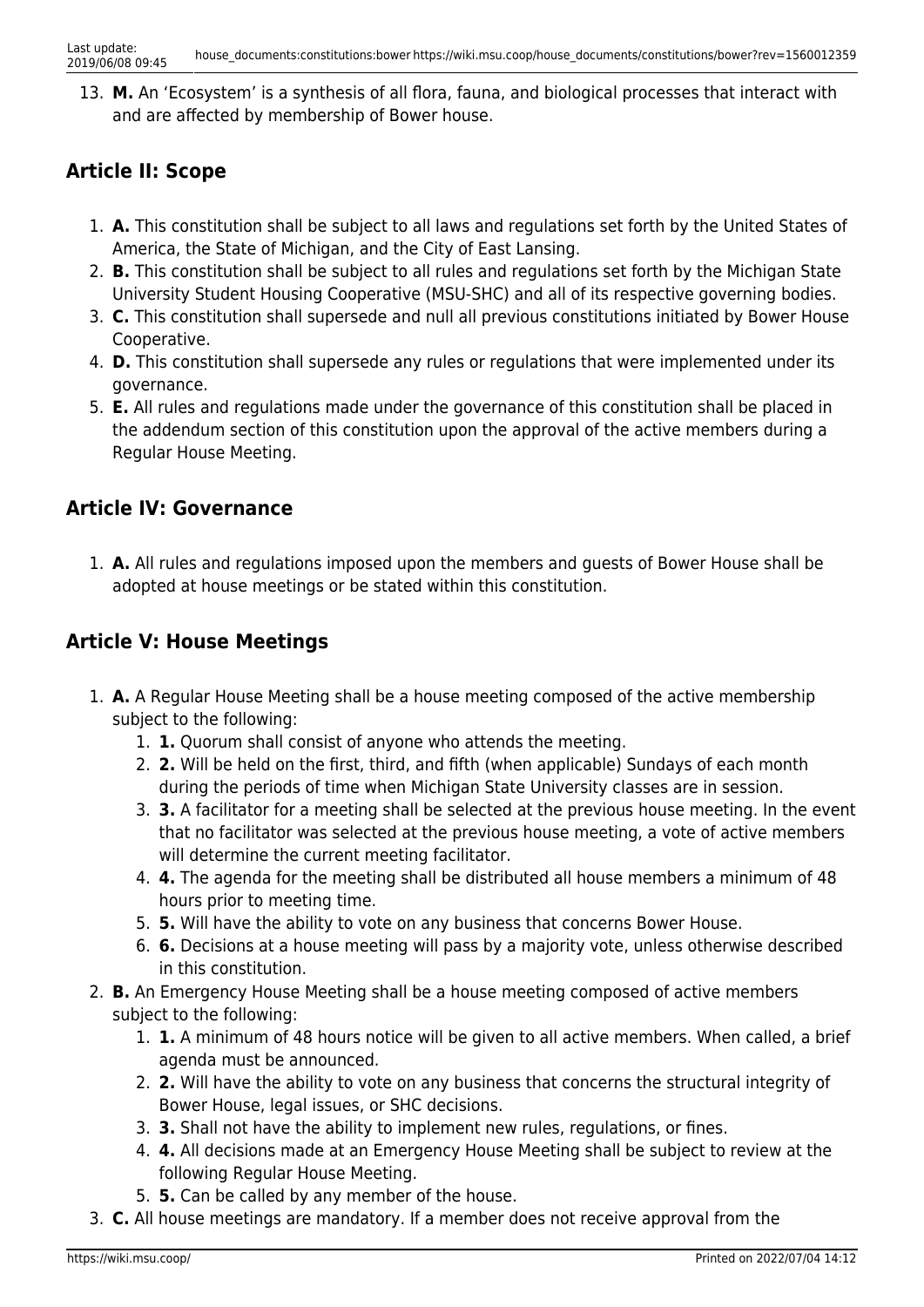facilitator to miss a given meeting, then they shall be fined \$10.

## **Article VI: Rules**

- 1. **A.** All members and guests are expected to read and heed all rules implemented in the manner dictated in Section C of Article VI.
- 2. **B.** Any member or guest who violates a rule is subject to a fine as prescribed by that rule and/or this constitution.
- 3. **C.** Rules shall be implemented in the following manner:
	- 1. **1.** Suggested rule is brought up during a Regular House meeting.
	- 2. **2.** Is passed in the manner prescribed by Article V, Section A, Subsection 6.
	- 3. **3.** Is written, posted, and added to the addendum section of this constitution.
- 4. **D.** Any rule not added to the official constitution addendum shall not be enforced.

## **Article VII: Standing House Rules**

- 1. **A.** Smoking
	- 1. **1.** There is no smoking of cigarettes, cigars, or other tobacco paper rolled paraphernalia within Bower House.
	- 2. **2.** Smoking is allowed outside of Bower House.
- 2. **B.** Meat
	- 1. **1.** Meat is hereby allowed to be prepared, cooked, consumed, and stored in common areas and house member personal living spaces.
	- 2. **2.** House members are expected to keep in mind both the diets of their fellow house members and the history of
	- 3. **3.** Bower House with its relation to meat; and therein keep their actions respectful in this regard. This includes dishes used with meat being washed thoroughly.
	- 4. **4.** House money shall not be used to purchase meat.
- 3. **C.** Room Picks
	- 1. **1.** Room picks will be based on seniority. Overall the member with the most seniority will get the first room pick, and the second highest will get second, and so on and so forth. Seniority will be decided as follows:
		- 1. **i.** The person with the highest points has the highest seniority.
		- 2. **ii.** For each fall or spring semester living in Bower, the active member will be assigned 5pt.
		- 3. **iii.** For each summer semester living in Bower the active member will be assigned 3pt.
		- 4. **iv.** For each fall or spring semester living in SHC outside of Bower, the active member will be assigned 2pt.
		- 5. **v.** For each summer semester living in SHC outside of bower the active member will be assigned 1pt.
		- 6. **vi.** If point totals are equal for the two active members, then their signing dates will be used to determine whose seniority is higher. If that is the same, then an impartial manner such as drawing straws, flipping a coin, or rolling a die will determine who has higher seniority for those individuals.
	- 2. **2.** When room picks are done:
		- 1. **i.** For fall/spring semesters, room picks are done by the end of the preceding spring semester. Room picks are set until May, however if a room becomes empty, that room will be available for any member to move into based off of seniority.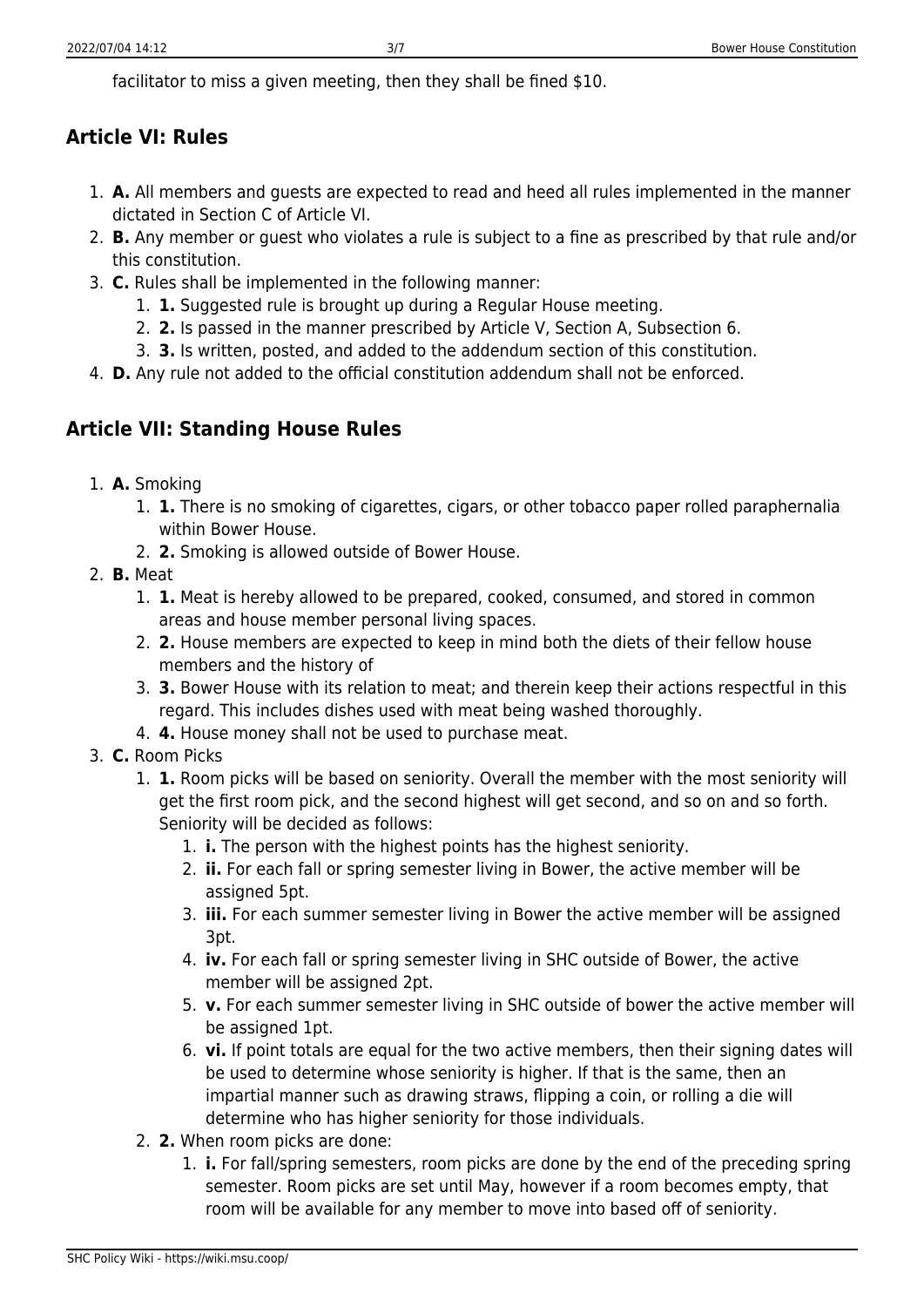- 2. **ii.** For summer semester, room picks are done after the fall/spring picks of the following school year, but must be done at least two weeks before the summer contract period starts.
- 3. **3.** Squatter's Rights
	- 1. **i.** Squatter's rights are in effect. Active members occupying a room have the right to not be kicked out of the room they currently inhabit.
	- 2. **ii.** Exception: Summer semester. The summer semester room picks do not carry over into the school year. The room picks decided the preceding spring hold precedence.
- 4. **D.** Energy Consumption
	- 1. **1.** Window-mounted air conditioning units are banned from use in any personal living space.
	- 2. **2.** Personal refrigeration units in personal living spaces will be charged an additional \$10 per month.
	- 3. **3.** Space Heaters in personal living spaces:
		- 1. **i.** Space heaters must be newer than 5 years old
		- 2. **ii.** Maximum energy usage for a space heater is 1000kWh
		- 3. **iii.** Active members using a space heater will be subject to an additional \$20 per month charge each month of use.
		- 4. **iv.** This charge is based on whether or not there exists a space heating unit within an active member's personal living space, not if they claim to be using it or not.

### **Article VIII: Specific Powers of the Membership**

The membership is empowered to determine the work obligation of members and to establish the rating system for each given job. The membership is empowered to impose sanctions as outlined in this constitution in the event of non-performance of work duty on the part of a member or a consistent delinquency of payments. The membership is empowered to recall a house officer by a 2/3 vote of those present at a Regular House Meeting, in the event that said officer has been negligent in their duties. The membership is empowered to evict a member as outlined in the SHC Code of Operations.

### **Article IX: Responsibilities of the Membership**

- 1. **A.** Work Responsibilities
	- 1. **1.** All active members of Bower House are required to perform work duties as decided upon by the house. These include:
		- 1. **i.** Weekly work duties.
		- 2. **ii.** Work Weekend tasks chosen from the approved lists.
	- 2. **2.** Final responsibility for assigned work rests with the active members who originally signed up for the job. If an active member cannot do a job, they may exchange duties with another active member if both active members agree to the conditions of exchange.
	- 3. **3.** Any active member who fails to do assigned work within the specified time will be fined; this is in effect for house officers and house leaders as well.
- 2. **B.** Financial Responsibilities: Contracts, Rent Payments, and Deposits
	- 1. **1.** Dues and deposits required by Bower House and MSU SHC must be paid before a new member moves into the house.
		- 2. **2.** Any fines imposed by the membership for violating house rules, non-performance of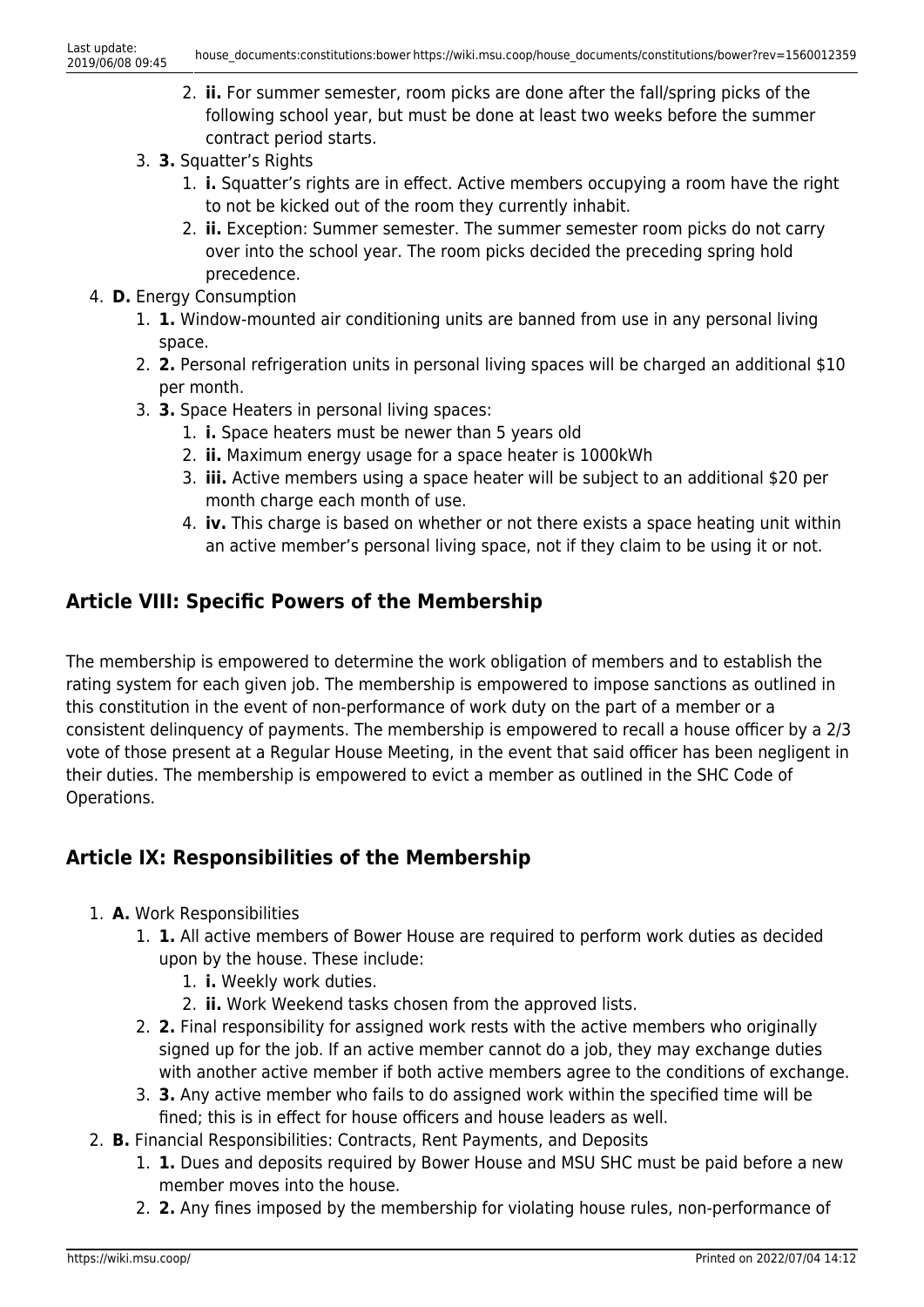assigned work, or other offences shall be added to the member's share of expenses. The member in question must pay these.

- 3. **3.** The Keeper of the Keys will fill openings due to eviction.
- 4. **4.** Openings due to a vote to release a person from a contract must be filled by that member.
- 5. **5.** If a contract is broken:
	- 1. **i.** And there is more than one person which will be released from their contract, the rooms will be filled by prospective members that contact the house independent of an individual's advertising efforts in the order that the departing members signed their release forms at the SHC office.
	- 2. **ii.** And an active member finds an acceptable applicant through their own advertising efforts, then that active member will be released from their contract when the new contract is finalized.
- 6. **6.** All house expenditures not accounted for will have an immediate stop payment put on them by the Guardian of the Vault.

### **Article IX: House Officers and Other Leadership Positions**

- 1. **A.** Bower House shall have the following elected officers: Keeper of the Keys, House Scholar, Guardian of the Vault, and Maintenance.
- 2. **B.** Bower house shall have the following leadership positions: Steward, Work Manager, House Scribe, Groundskeeper, Guff Manager.
- 3. **C.** Elections for a given term are to occur at the first Regular House Meeting of each semester with the following constraints:
	- 1. **1.** The previous semester's Work Manager will facilitate the election process.
	- 2. **2.** A list of each job position shall be provided to all members to view.
	- 3. **3.** Any active member may run for any given position.
	- 4. **4.** A vote will occur for each position, in the event that multiple active members wish to hold a position. The lowest vote receiver will be dropped after a vote, and further votes will be taken until one person achieves a clear majority.
	- 5. **5.** The newly elected active members shall take charge of their respective positions immediately.
- 4. **E.** Descriptions of officer and leadership duties:
	- 1. **1.** Keeper of the Keys
		- 1. **i.** Maintain membership records in an efficient and timely manner.
		- 2. **ii.** Strive to maintain the house at full capacity.
		- 3. **iii.** Advertise and actively recruit prospective house members.
		- 4. **iv.** Give house tours to prospective house members.
		- 5. **v.** Coordinate room picks.
		- 6. **vi.** Mediate conflicts between house members, as it is needed.
		- 7. **vii** Represent Bower House at all SHC Membership Committee meetings or find a house member to act as a proxy.
		- 8. **viii** Notify the SHC Vice President of Membership of any issues that cannot be resolved; and any issues that deal with sexual harassment, intimidation, or anything potentially criminal. These are issues that are not to be dealt with at a house level.
	- 2. **2.** House Scholar
		- 1. **i.** Shall do everything in their power to discontinue the Pine Press
		- 2. **ii.**\* Update and organize the House Constitution and its respective Addendum. These documents should be updated in both paper and electronic form as changes occur.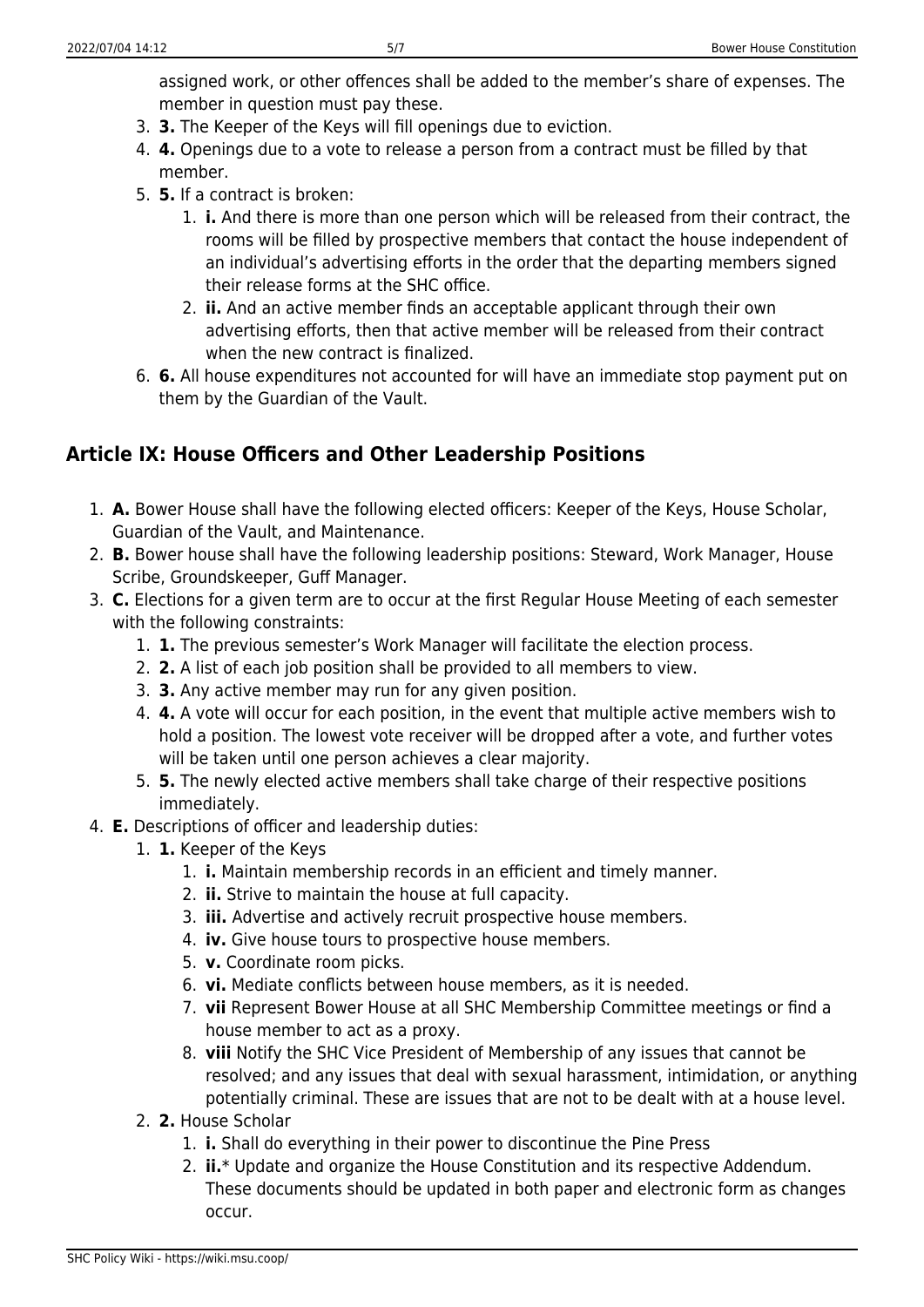- 3. **iii.** Represent Bower House at SHC Education Committee meetings or find a house member to act as a proxy.
- 4. **iv.** Maintain responsibility for Bower house community outreach and the preservation of Bower house history.
- 3. **3.** Guardian of the Vault
	- 1. **i.** Maintain the house fiscal records in an accurate and timely manner.
	- 2. **ii.** Keep house members informed of the status of all house accounts, including, but not limited to posting house charges monthly.
	- 3. **iii.** Pay all house bills using house funds.
	- 4. **iv.** Issue member fines as directed by the Work Manager.
	- 5. **v.** Represent Bower House at SHC Finance Committee meetings.
	- 6. **vi.** Submit a budget proposal to the SHC Corporate Treasurer for the following term at the end of the current term.
- 4. **4.** Maintenance Officer
	- 1. **i.** See to the corrective and preventative maintenance of the house and the surrounding ecosystems.
	- 2. **ii.** Organize and supervise each semester's Work Weekend.
	- 3. **iii.** See that all fire alarms, smoke detectors, and extinguishers are functional and stage a fire drill at least once a term or as prescribed by law.
	- 4. **iv.** Complete specific tasks as requested by the membership.
	- 5. **v.** Report to members at house meetings on maintenance problems and their suggested solutions.
	- 6. **vi.** The Maintenance Officer may not spend more than \$25 on a single item that is neither specially budgeted for nor approved by the house, except in the event of an emergency.
	- 7. **vii.** Will represent Bower House at SHC Facilities Committee meetings.
- 5. **5.** SHC BOD (Board Of Directors) Representative
	- 1. **i.** Will Represent Bower House at SHC BOD meetings, and any other organizations the house may have collectively joined.
	- 2. **ii.** Must give notice to the house of the affairs of these organizations during every Regular House Meeting.
	- 3. **iii.** Secure the membership's vote and/or opinion on current issues requiring the SHC BOD Representative's vote at an SHC BOD meeting.
- 6. **6.** Steward
	- 1. **i.** Take inventory of food and kitchen supplies while working with house shoppers to make sure the food supply is sufficient.
	- 2. **ii.** Work with the house cooks to prepare a shopping list for the house shoppers each week.
	- 3. **iii.** If applicable, coordinate bulk orders and arrange smooth pickup and delivery of bulk supplies.
	- 4. **iv.** Work with the Guardian of the Vault to keep track of the food budget and strive to stay within said budget.
	- 5. **v.** Maintain communication with the membership about food preferences, and take these preferences into account when preparing shopping lists.
	- 6. **vi.** Organize and maintain the pantry in a cleanly manner.
- 7. **7.** Work Manager
	- 1. **i.** Will prepare and post a list of all house jobs and the members assigned to do them.
	- 2. **ii.** Develop a system to make sure the house jobs are being done on a weekly basis in a timely and efficient fashion.